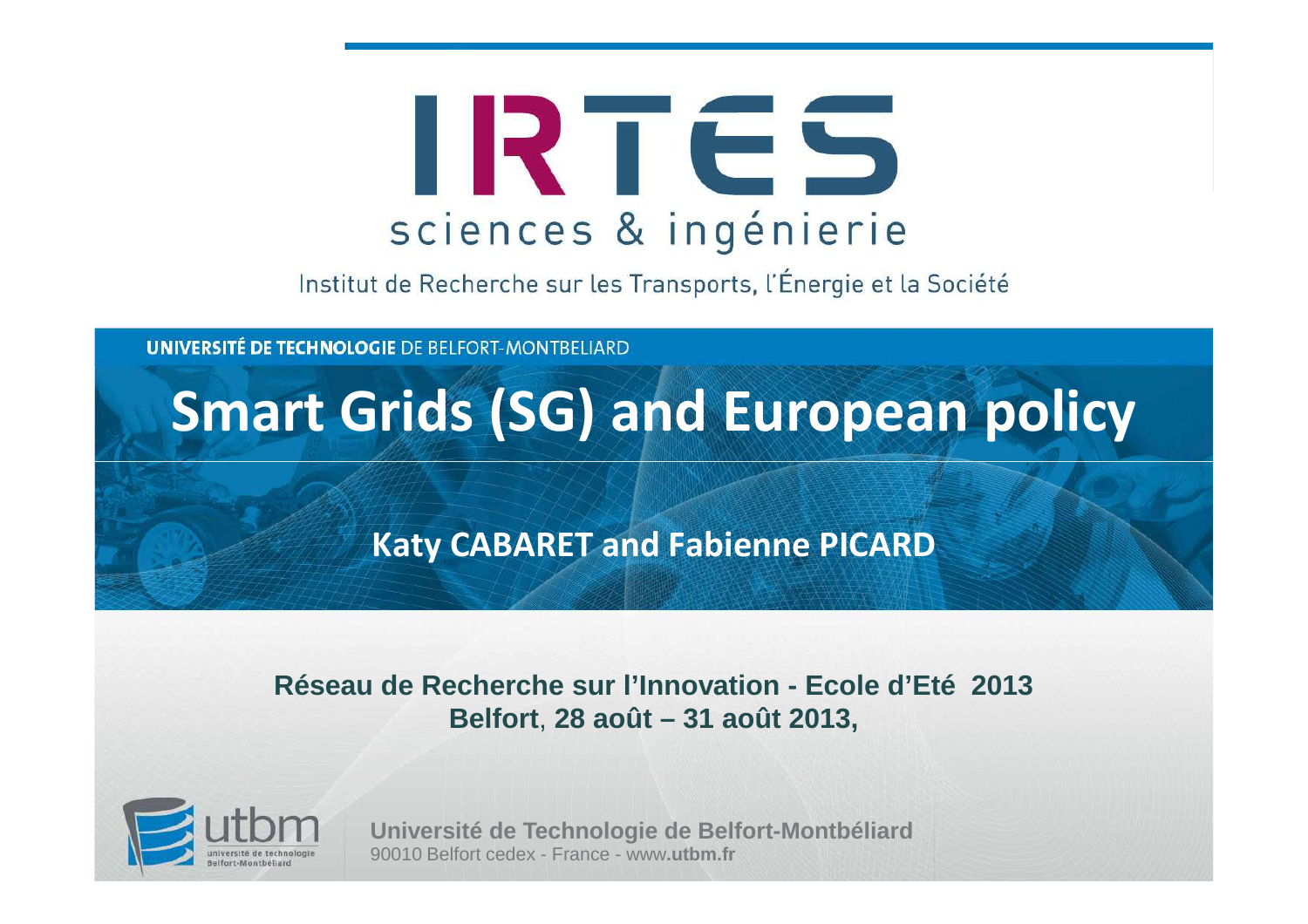IRTES sciences & ingénierie

### **Introduction : Challenges for a sustainable energetic transition**

### **Emergency and challenges :**

- $\blacksquare$ Climate change
- Natural resources depletion (higher prices, geopolitical instability...)
- **Contract Contract Contract Contract Contract Contract Contract Contract Contract Contract Contract Contract Co**  World energy consumption growth: + 56% between 2010 and 2040 (IEA 2013)
- Energy system safety
- $\mathcal{L}_{\mathcal{A}}$ Fuel poverty The
- → The current energy system reached its limits and have to change toward a low-carbon economy
- → SG technologies are acknowledged as key tools to support:
	- this process of sustainable transition,
	- the set-up of an internal European energy market
	- an additional economic growth



European policy has to move its priorities in order to support the SG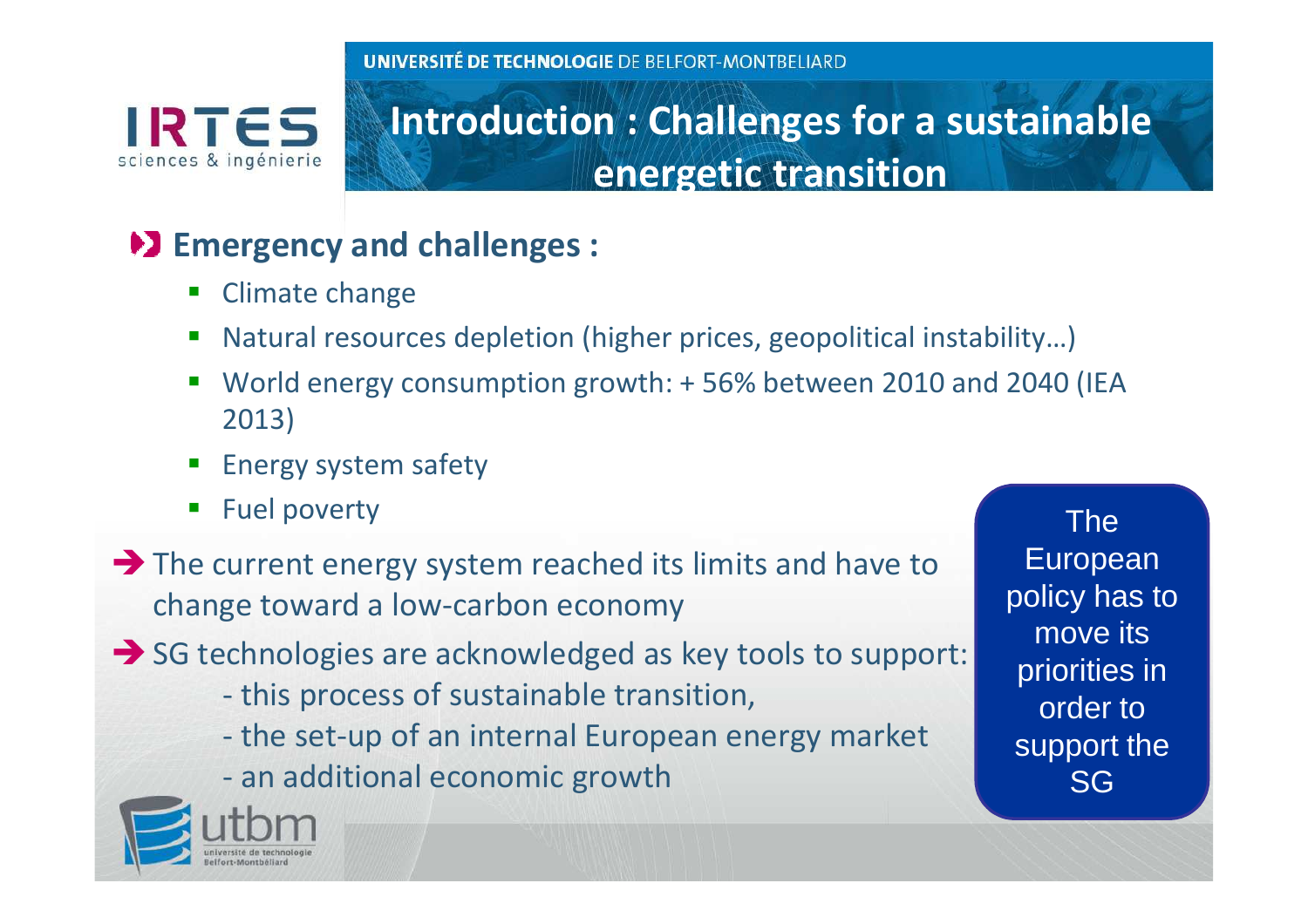

**Problematic**

## **EXA:** How the European policy supports research **and development, deployment and the spread of Smart Grids ?**

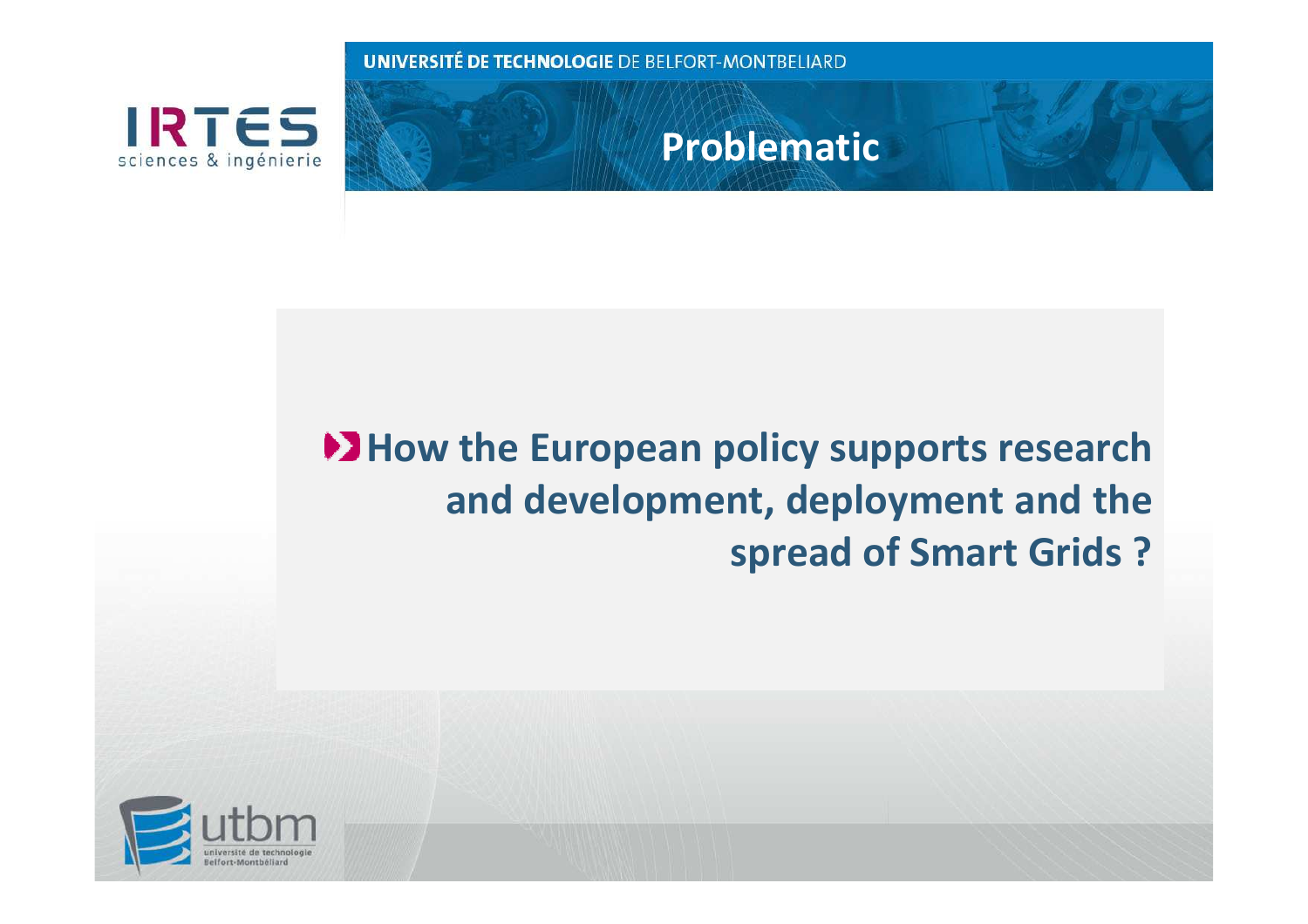

# **Outlines**

- I.SG: definition and spread in Europe
- II. Conceptual framework : the functions of the Technology Innovation System (TIS)
- III. Methodology
- IV. The functions covered by the SG European policy
- V. Conclusion

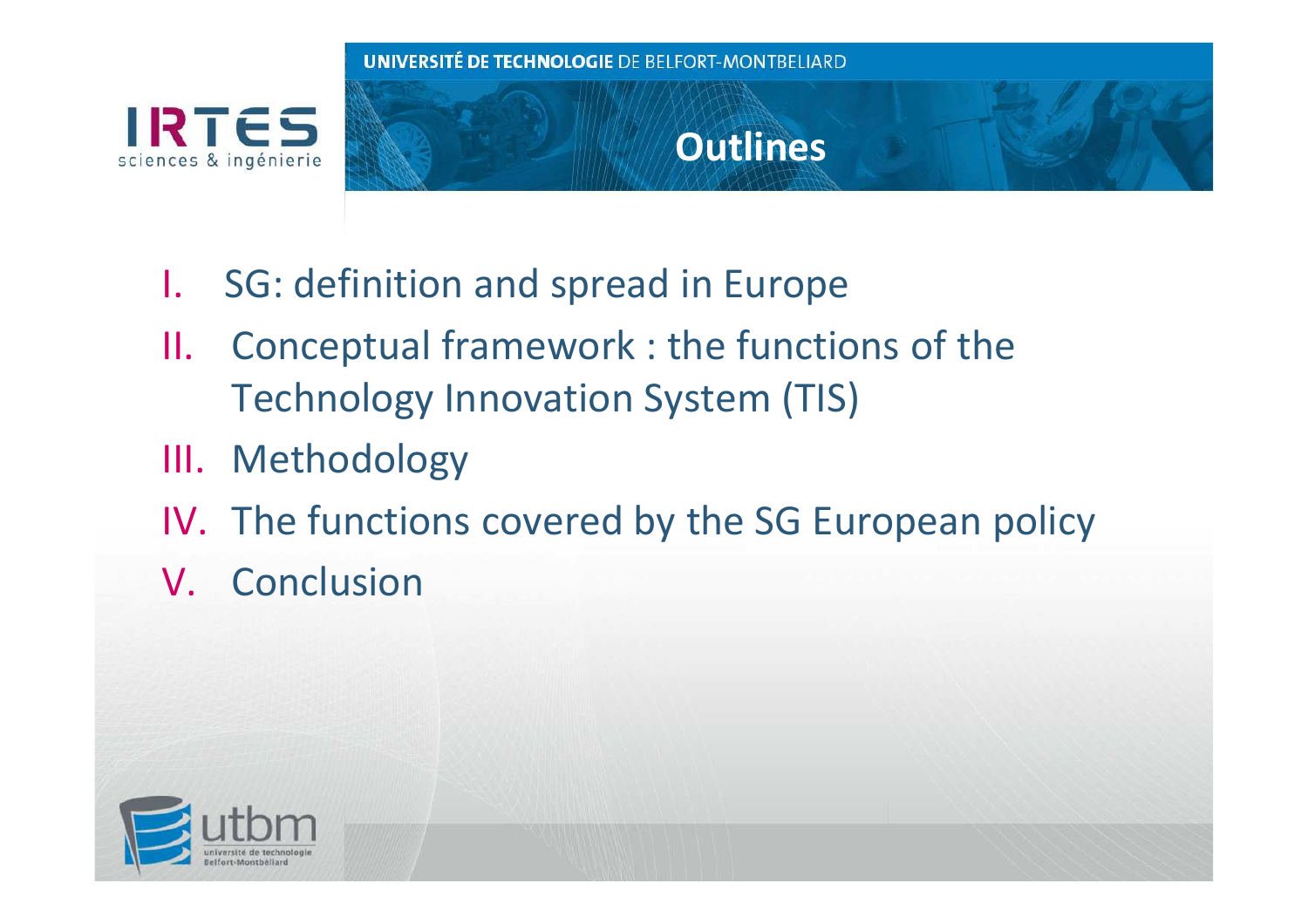IRTES sciences & ingénierie

### **I- SG : definition and spread in Europe**

- A SG is "an electricity network that can intelligently integrate the behaviour and actions of all users connected to it – generators, consumers and those that do both – in order to efficiently ensure sustainable, economic and secure electricity supply" (EC Task Force for Smart Grids, 2010)
	- → SG technologies are used to integrate intelligence in the *generation*, *transmission*, *distribution grids, storage* and *demand response*.

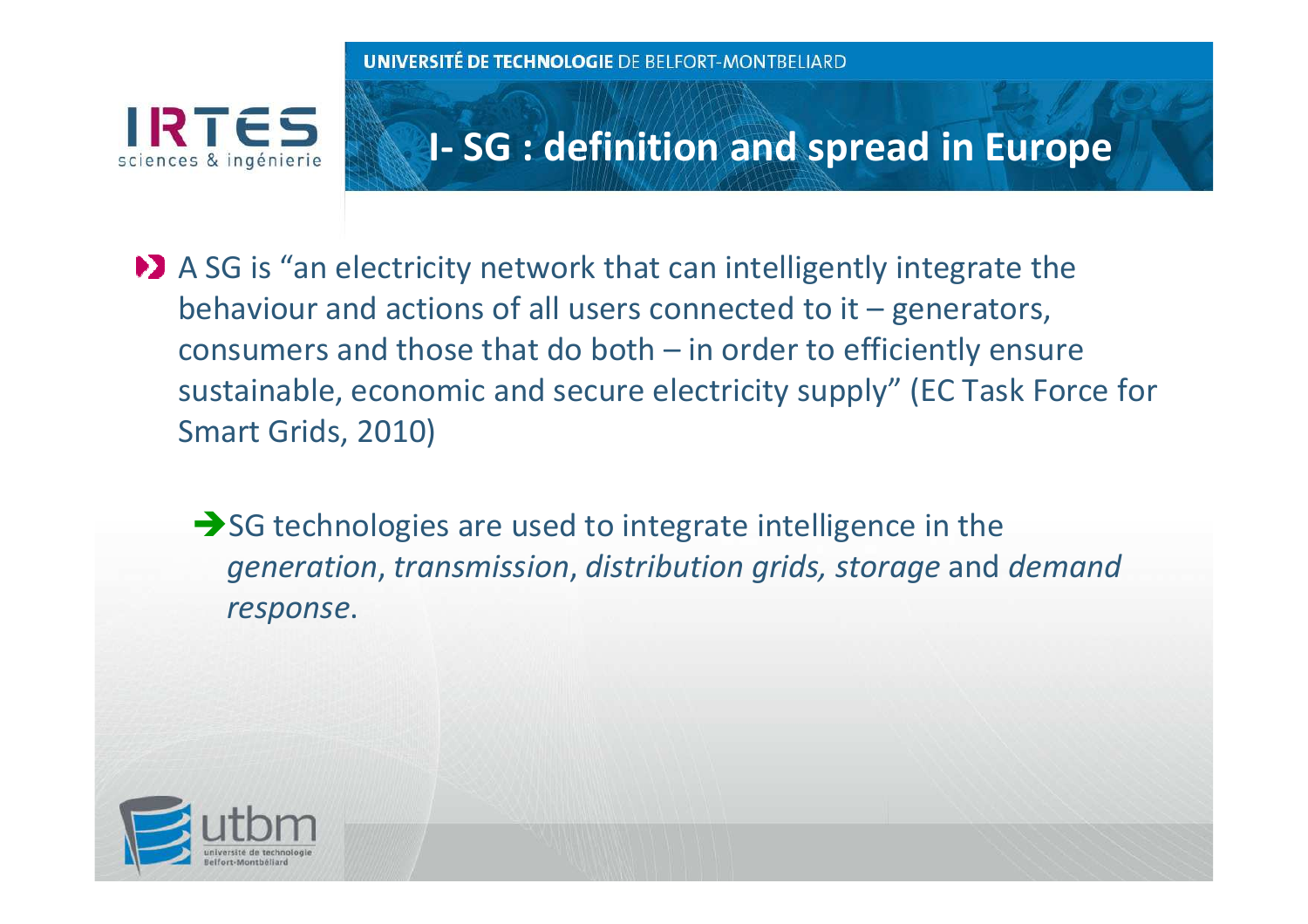

### **Main project applications (Catalogue JRC 2013)**



#### 4. Integrated System

- A combination of technologies for three main applications:
	- •Active participation of consumers
	- •Integration of renewable energy
	- •Integration of distributed energy resources

5. Home **Application Customer** Behaviour

6

6. Specific Storage Technology Demonstration

7. Other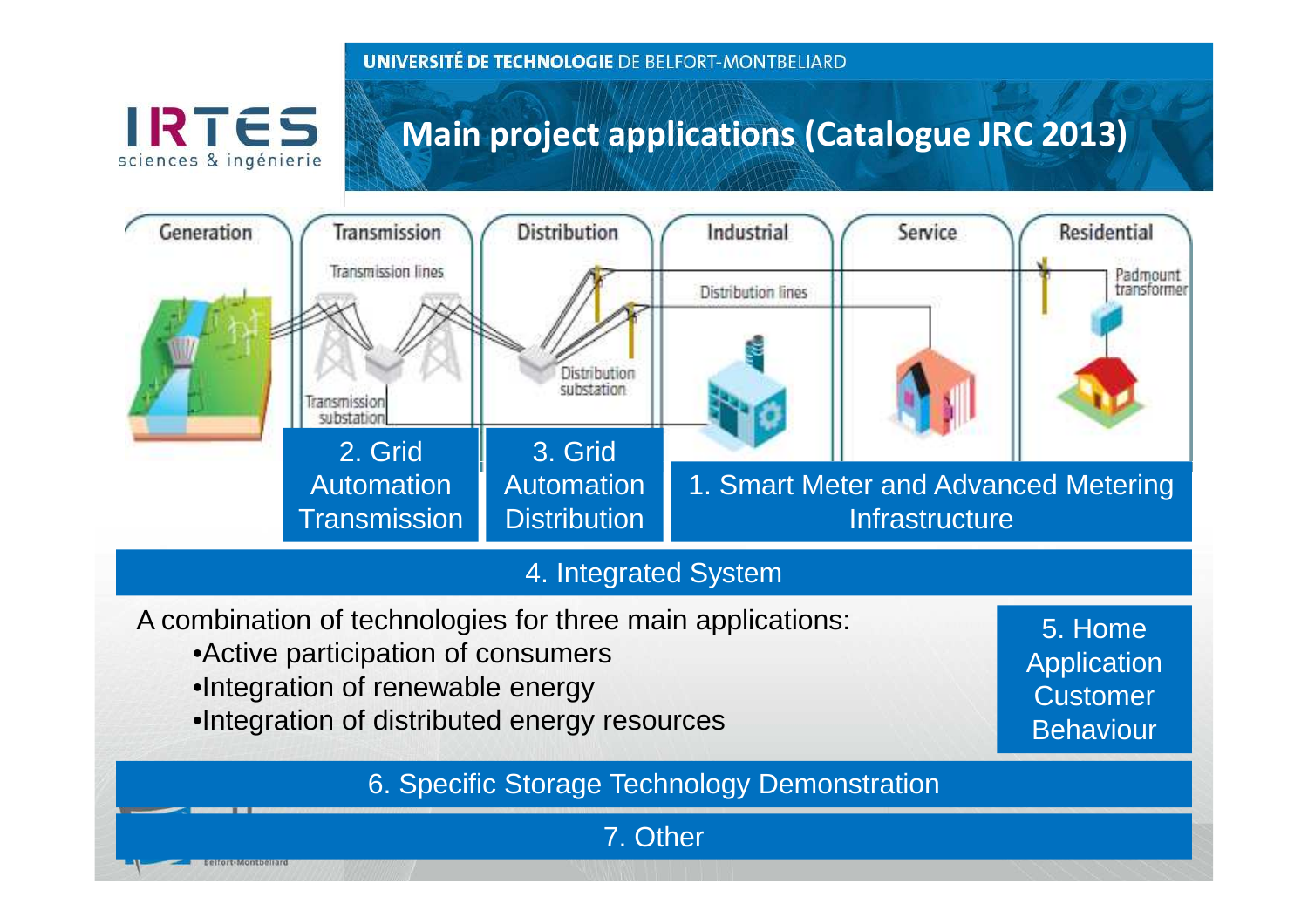Définition Cadre théorique Méthodologie **Résultats** Conclusion

# **IRTES**

### **The actors**

| <b>Role</b>                                                 | <b>Category</b>                                                |  |  |
|-------------------------------------------------------------|----------------------------------------------------------------|--|--|
| <b>Traditional actors</b>                                   | Utilities (EdF, ERdF, Enel, eurelectric)                       |  |  |
|                                                             | Institutional (national regulators, CEER )                     |  |  |
|                                                             | Equipment suppliers of energy (Siemens, Schneider<br>Electric) |  |  |
| New actors                                                  | Actors of new technologies of information and<br>communication |  |  |
|                                                             | Consomm'actor                                                  |  |  |
|                                                             | Institutional (ACER, ENTSO-E)                                  |  |  |
| Actors with a more peripheral<br>role<br><b>Source: CRE</b> | Non governmental Organisations (Greenpeace, WWF)               |  |  |
|                                                             | Construction and automotive industries (Renault)               |  |  |
|                                                             | Laboratories / research institutes / clusters                  |  |  |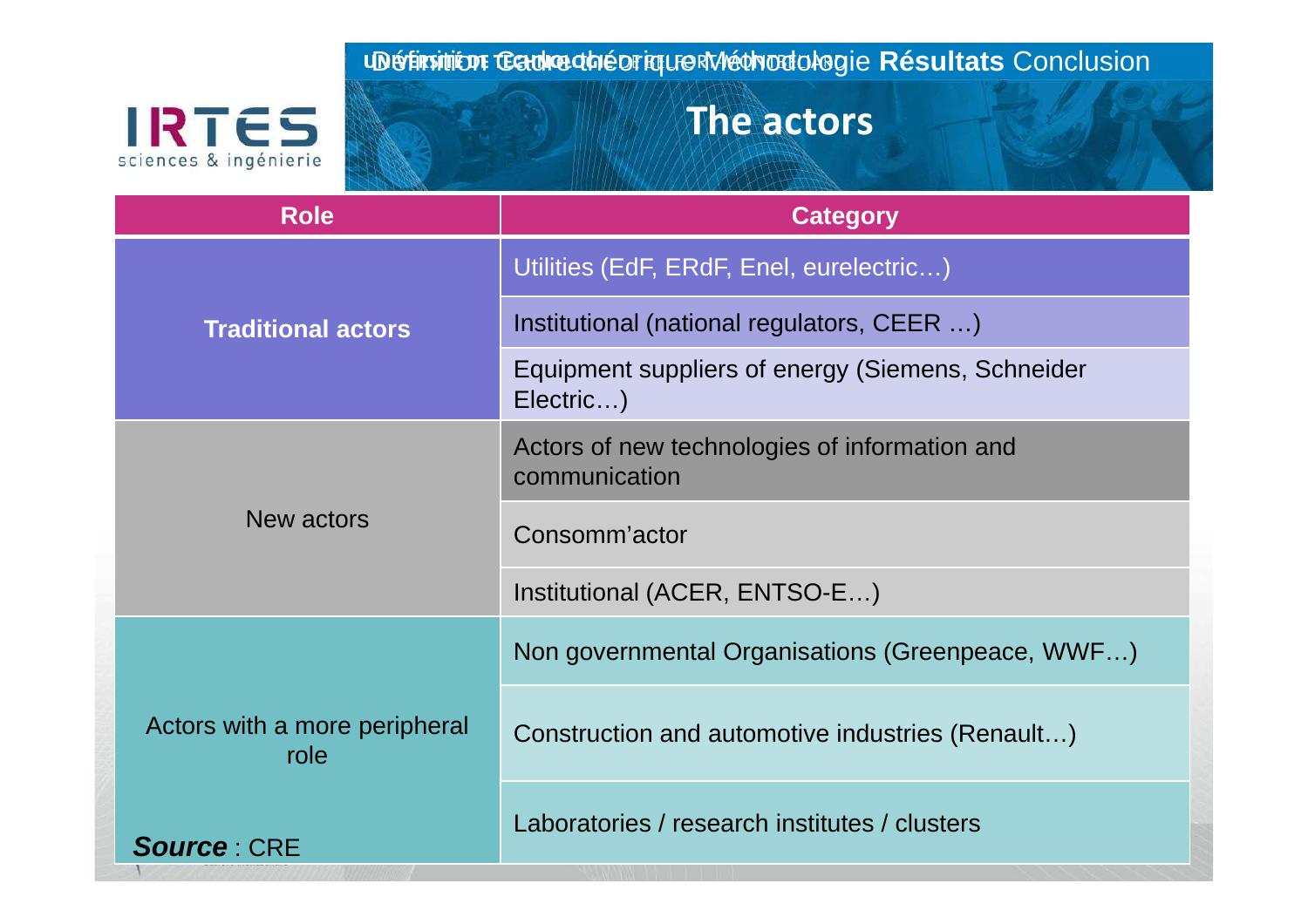IRTES sciences & ingénierie

## **SG projects in Europe: Investments and scale (Source : JRC Reports)**

- Up to 2012, **281** SG projects across 30 countries (EU-27, Croatia, Switzerland and Norway), accounting for a total **investment of €1.8 billion**
- ◆■ Activities in SG projects increased dramatically from 2006 onward
- In the period 2008-12, investments in SG projects were above **€200 million per year**, reaching **€ 500 million in 2011**
- **D** Project budgets have been growing steadily. The investment share of projects with **budgets of over € 20 million grew from 27 % in 2006 to 61 % in 2012**
- ◆■ 55 % of the total budget for the SG projects surveyed comes from various sources of funding (national, EC, regulatory) and the remaining 45 % from private capital;

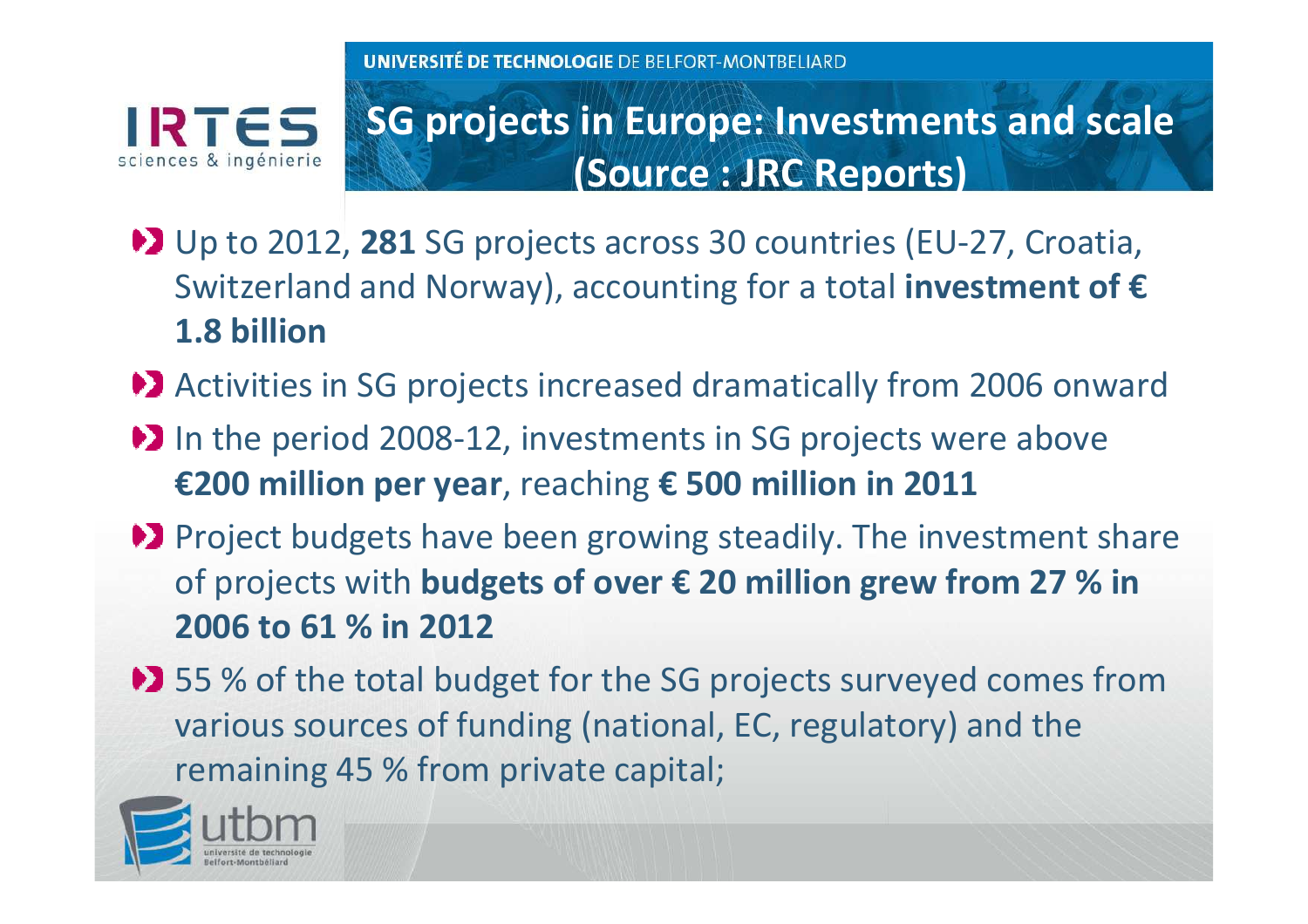**IRTES** sciences & ingénierie

### **Investments in R&D and demonstration SG projects across Europe** *(Source : JRC Reports 2013)*

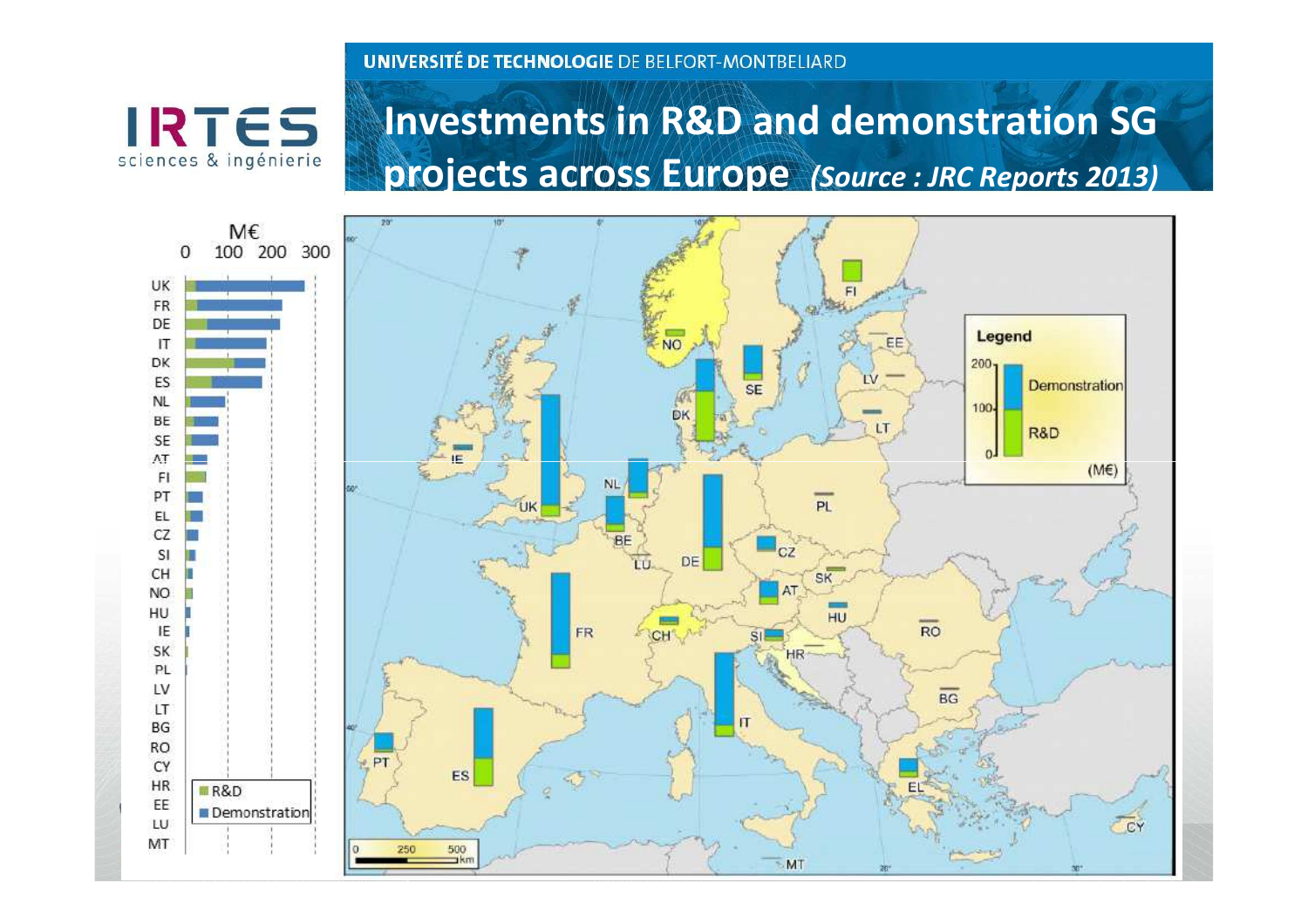

### **Conclusion : SG**

- **EX** The current energy system begins to change with the increasing diffusion of SG demonstration projects.
- **But it is still locked into a carbon-intensive system (Unruh 2000)** due to different barriers (low renewable energy generation, grids and storage limited capacities, behavior of technology suppliers and users)
	- $\rightarrow$  The magnitude of the challenge points to the need for a systemic perspective : it requires the emergence of a new socio-technical system (Elzen et al. 2004) based on the transformation of the **overall**electricity system
	- -This process of transformation takes considerable time

**We analyze the SG like a Technology Innovation System and focuses on the role of European policy in the SG innovation process.**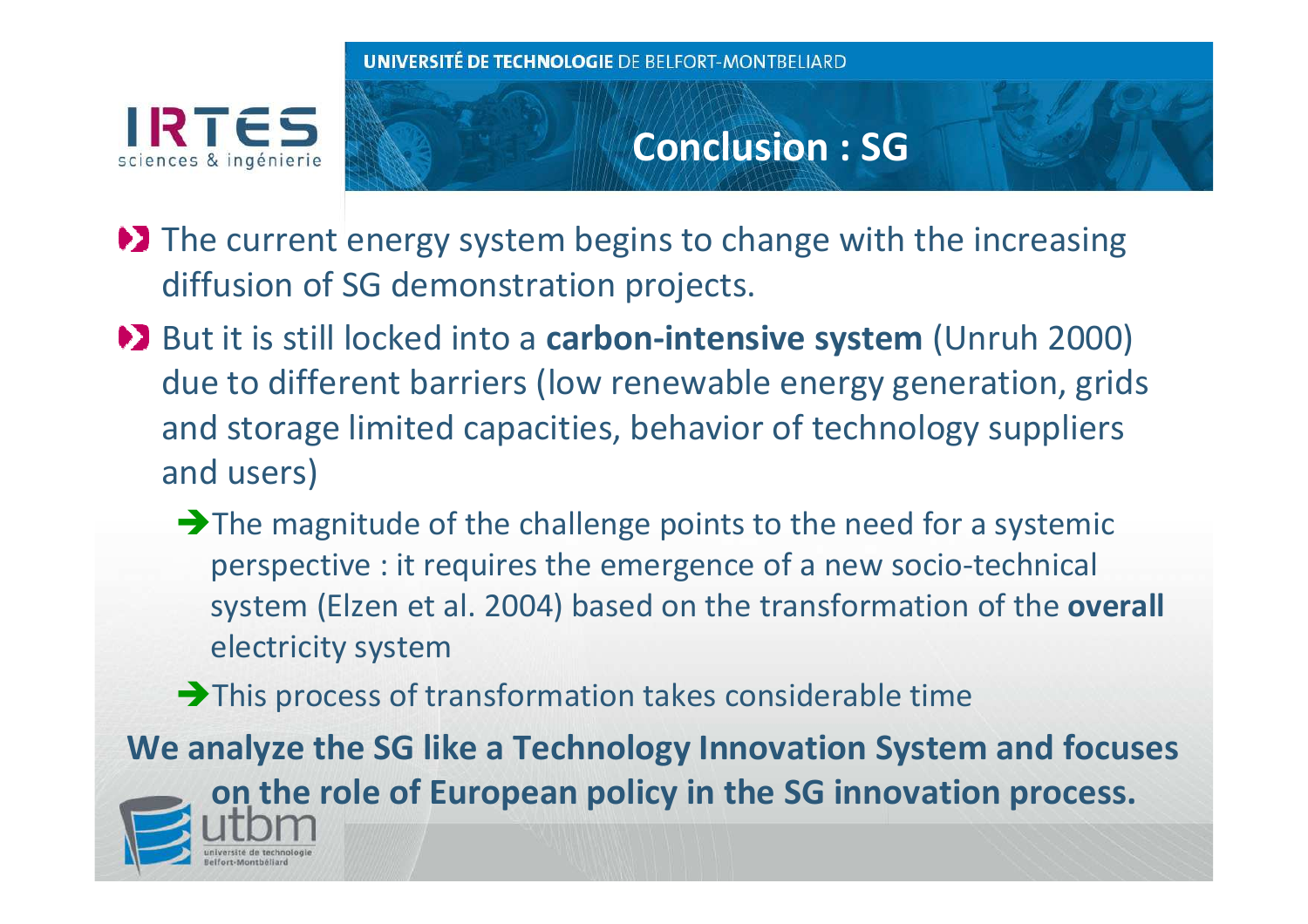IRTÉS sciences & ingénierie **II- Conceptual framework : the functional dynamics of Technological Innovation System** 

#### **Innovation system:**

Group of components (actors, networks and institutions) contributing to the overall function of developing, diffusing and utilizing new products (goods and services) and processes (Calrsson and Stankiewicz, 1991, 1995, Bergek, 2002)

#### **Technical innovation system:**

A dynamic network of agents interacting in specific economic/industrial area under a particular institutional infrastructure (...) and involved in the generation, diffusion, and utilization of technology (Carlsson and Stankiewicz 1991)

#### **Processes driving TIS dynamics or TIS functions:**

Description and evaluation of 7 **key processes**, labelled **functions**, in the evolution of a TIS. This framework focuses on what is actually achieved in the system, rather than on the structure of the system (Bergek et al, 2007)

**Useful to identify the key policy issues and set goals in any given TIS.**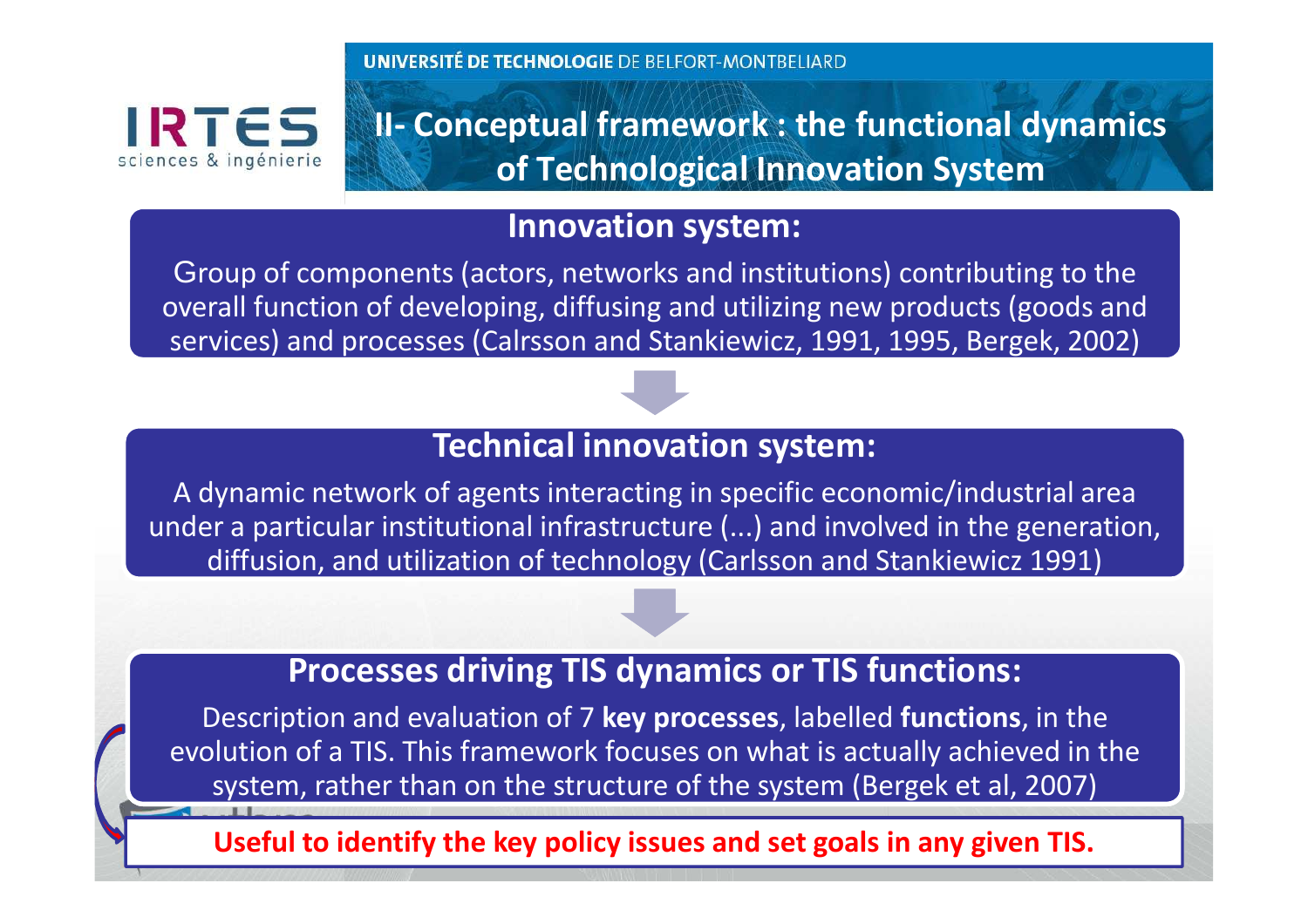

# **Functional pattern of TIS** (Hekkert et al., 2007, Bergek et al 2008)

| <b>Functions</b>                              | <b>Description</b>                                                                                                                                                                                         |  |
|-----------------------------------------------|------------------------------------------------------------------------------------------------------------------------------------------------------------------------------------------------------------|--|
| Knowledge development<br>and diffusion        | To create knowledge and to facilitate information and<br>knowledge exchange.                                                                                                                               |  |
| Influence on the direction<br>of search       | To induce actors to enter the TIS, to direct their search and<br>investments towards the system.<br>To direct the attention of actors in the system towards specific<br>problems and growth opportunities. |  |
| <b>Entrepreneurial</b><br>experimentation     | To create new businesses, to experiment with new products, to<br>identify and test new markets or opportunities                                                                                            |  |
| <b>Market formation</b>                       | To identify markets or market niches as well as to stimulate the<br>formation of local markets                                                                                                             |  |
| Legitimacy/counteract<br>resistance of change | To create/build support and legitimacy for the TIS activities and<br>agendas (internally and externally).                                                                                                  |  |
| <b>Resource mobilization</b>                  | To allocate financial, material and human capital to the<br>innovation process                                                                                                                             |  |
| Development of positive<br>externalities      | To stimulate identification and utilization of synergies within the<br>system.                                                                                                                             |  |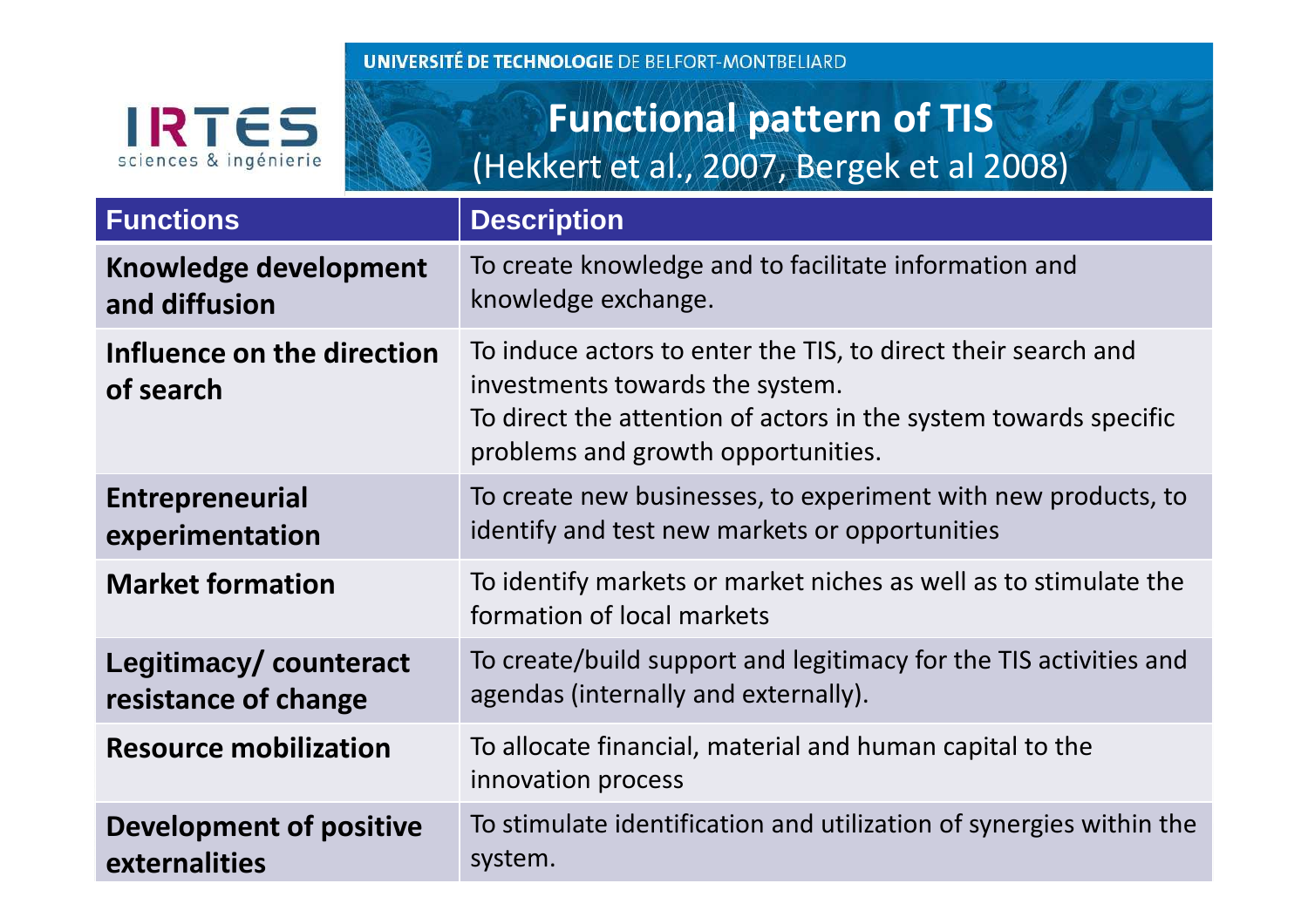IRTES sciences & ingénierie

**Conceptual framework : Functional pattern of TIS** 

- Interactions between system functions exist and could lead to setting off virtuous or viscous cycles
- All the functions can potentially be supported by policy makers
- **D** Policy is needed at each stage of the innovation process
- **EX Challenges of this research :** 
	- To provide an analysis of European policy about SG from the theoretical framework of TIS functions
	- To identify which functions are covered by the European policy
	- $\blacksquare$  To understand the mechanisms of emergence / deployment of SG, and more generally the sustainable transition process

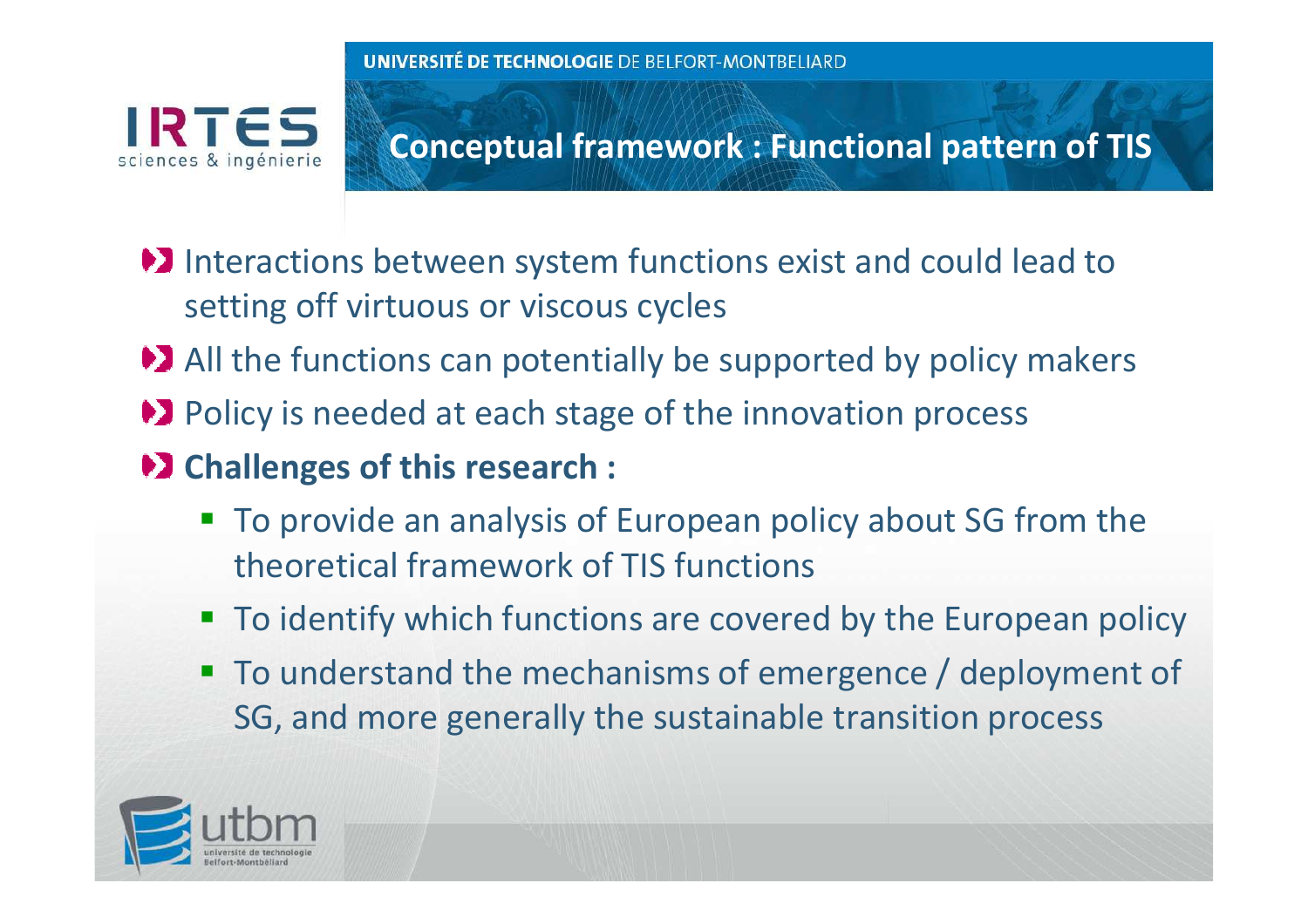

### **III- Methodology**

### **EXECUTE:** From the EUROPA web site:

- To highlight the European political context of energy
- To identify the key policy issues about SG
- To list the legislation used by the European Commission (EC) in order to promote the SG
- **D** To analyse TIS functions identified
- $\blacktriangleright$  To put in perspective the most covered functions and the timing of innovation process

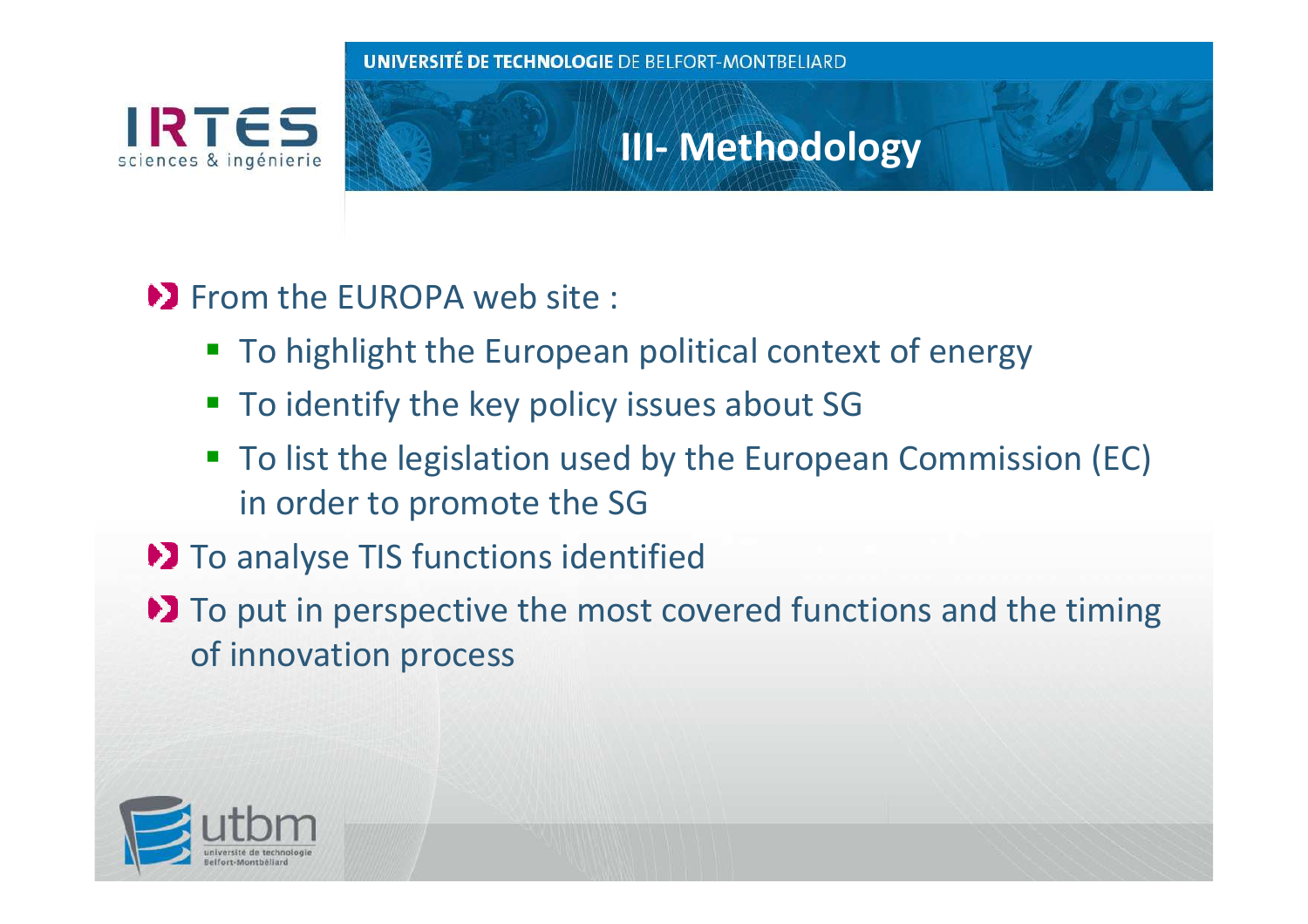

## **European policy of Energy: Security of supply – Competitiveness - Sustainability**

- Since 1996, 3 **Energy Legislative Packages** in order to support the energy market liberalization and the setting up to common rules *(the 2009 package includes the use of smart meters)*
- 2007 : **"20-20-20 agenda"** (GHG / energy saving / renewable energy):
	- The 2009 **climate and energy legislative package**
- ◆**2** 2007/2009: The **Treaty of Lisbon** gives to energy a new legal basis
- 2010 **: "Energy 2020 : A strategy for competitive, sustainable and secure energy**"
- 2011 : **"Roadmap 2050"** (Competitive low carbon economy)
- 2012 : **Energy Efficiency Directive**
- *2013 :* Public consultations: **Green Paper on a 2030 framework for climate and energy policies**
- 2013 : **Guidelines for trans-European energy infrastructure**  (Regulation of the European Parliament and of the council)

**Strategic** papers identify SG deployment among the priorities

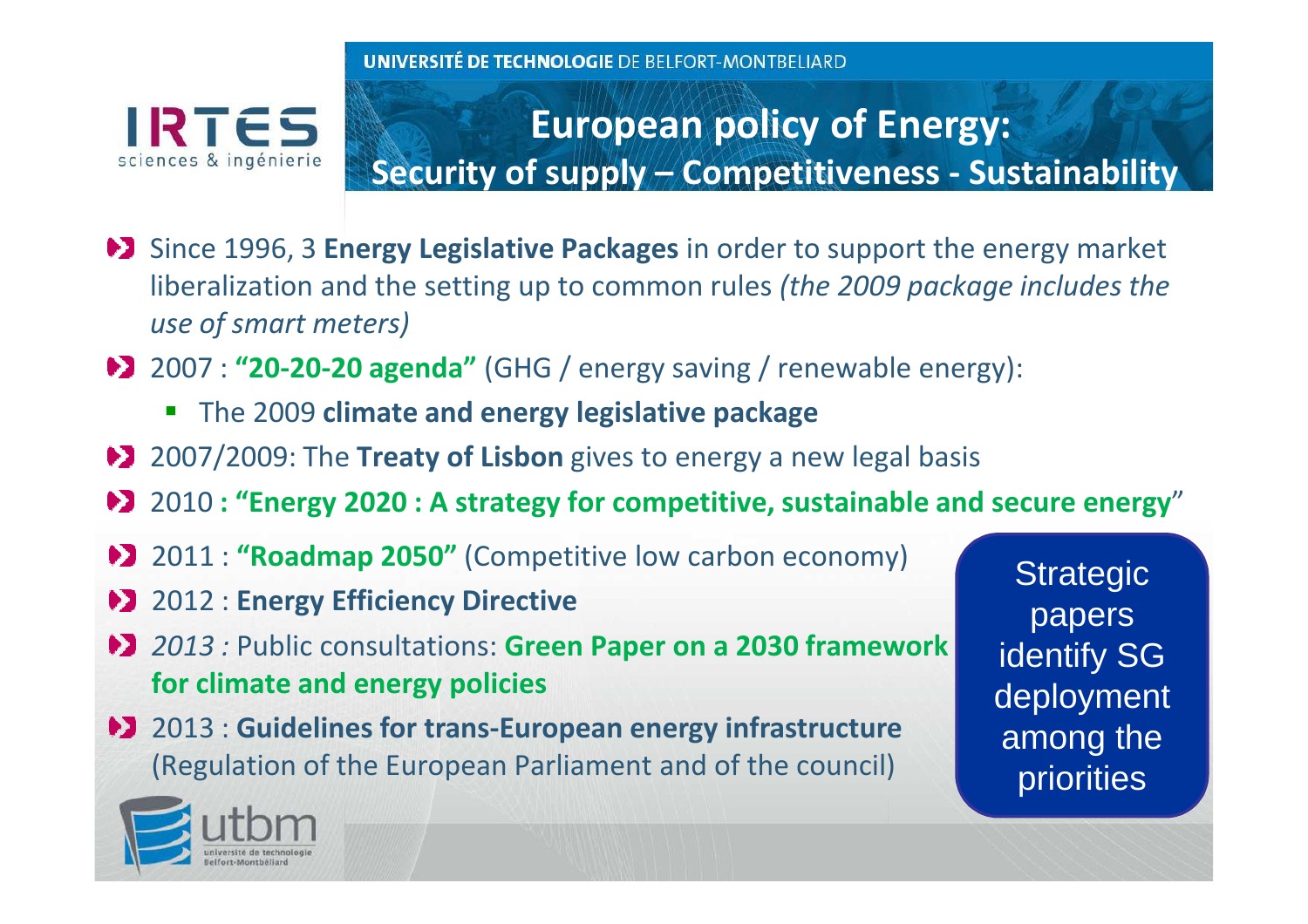

### **European policy of SG**

- **2006: Vision and Strategy for Europe's Electricity Networks of the Future** (European Technology Platform SG).
- 2007 : **Agenda for Europe's Electricity Networks of the Future** (European Technology Platform SG)
- 2011: **Smart Grids: From Innovation to Deployment** (EC 2011) *"*SG *will be the backbone of the future decarbonised power system" (p.2)*
- 2012 : **Smart Grid Strategic Research Agenda (SRA**) 2035.(European Technology Platform SG)

SG depend on Energy legislative Package (2009), Energy Efficiency Directive (2012) and Guidelines for Trans-European energy infrastructure (2013)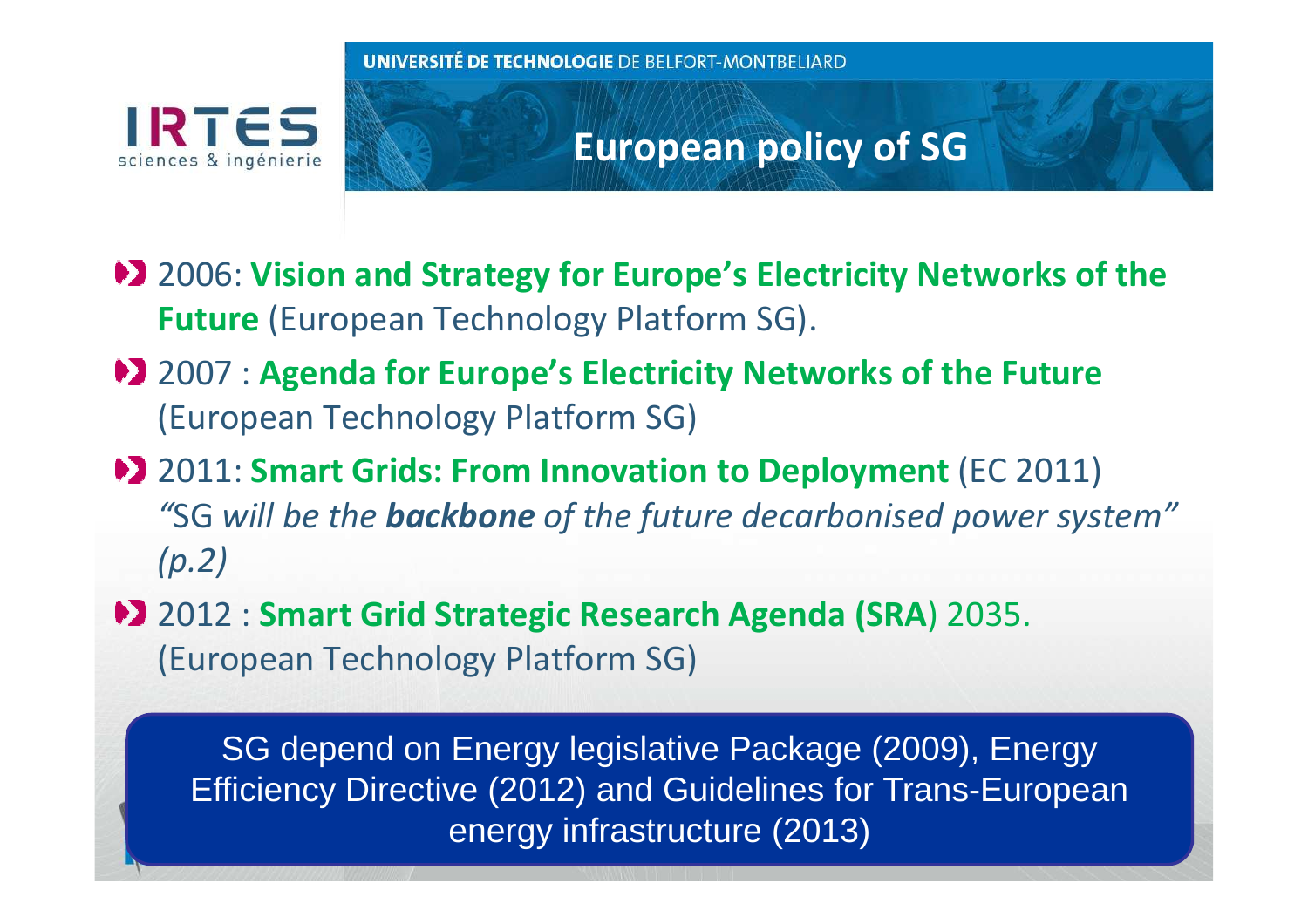sciences & ingénierie

### **Policy initiatives enabling SG deployment in Europe**

### Set up by the EC of a **Task Force on SG (2009)**

**Mission:** To advice the Commission on policy and regulatory directions and to coordinate the first steps towards the implementation of SG

 **4 expert groups:** SG Standards / Regulatory Recommendations for Privacy, Data Protection and Cyber-security In the SG Environment / Regulatory Recommendations for SG Deployment / SG infrastructure deployment

- 1.Developing technical standards;
- 2.Ensuring data protection for consumers;
- 3. Establishing a regulatory framework to provide incentives for Smart Grid deployment;
- 4. Guaranteeing an open and competitive retail market in the interest of consumers;
- 5.Providing continued support to innovation for technology and systems



17**EC 2011: Smart Grids: From Innovation to Deployment**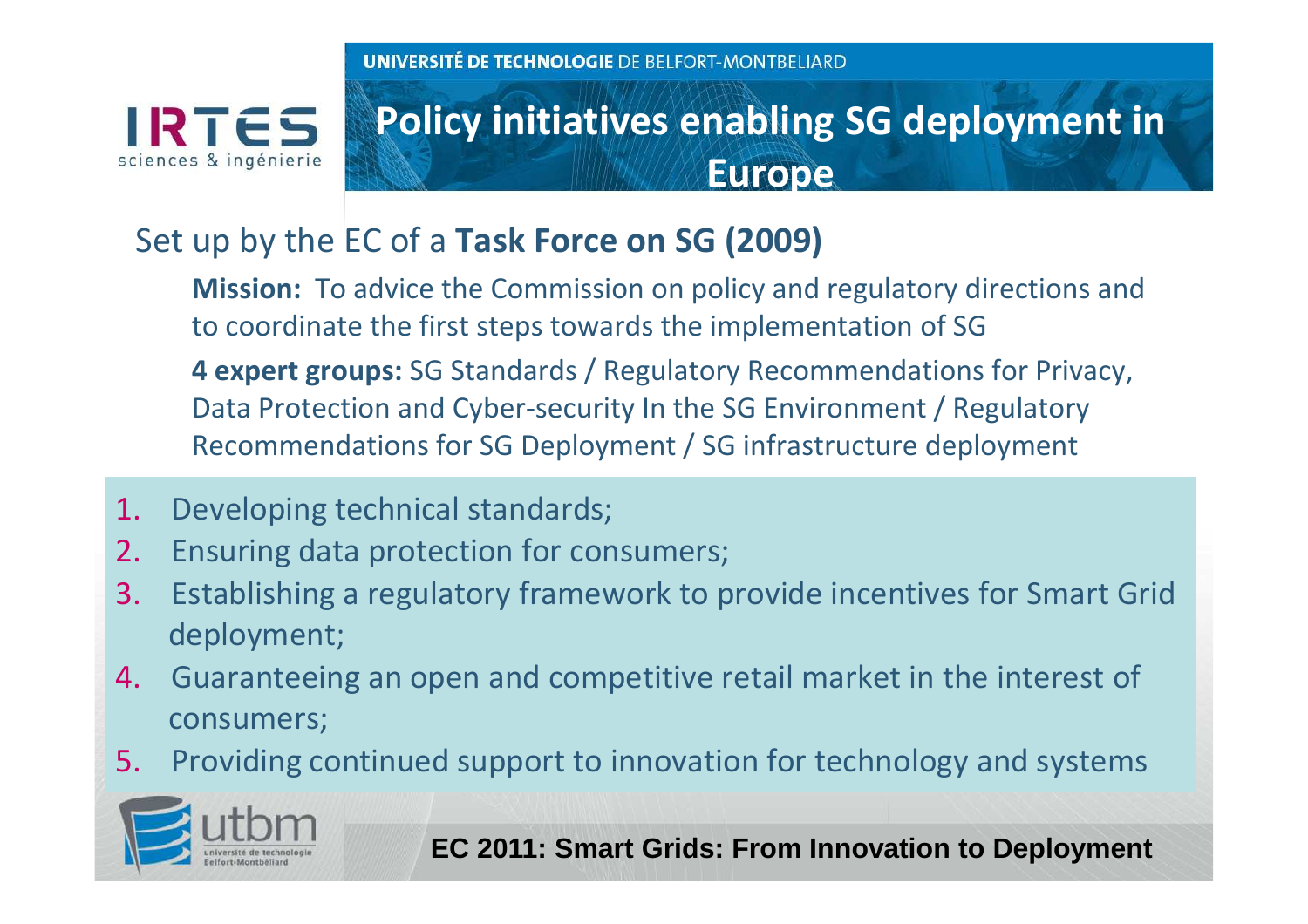**IRTES** sciences & ingénierie

### **TIS Functions and European SG policy** *(Based on EC 2011)*

| <b>Functions</b>                                                 | <b>Actions</b>                                                                                                                                                                                                                                                           |  |
|------------------------------------------------------------------|--------------------------------------------------------------------------------------------------------------------------------------------------------------------------------------------------------------------------------------------------------------------------|--|
| Knowledge development<br>and diffusion                           | •Expert groups between Energy / ICT<br>• Web site of European Technology Platform<br>•JRC Report (2012): Lessons learned and current<br>developments<br>•Seven Framework Program                                                                                         |  |
| Influence on the direction of<br>search                          | •Task Force<br>•European Technology Platform (SRA 2035)<br>•Seven Framework Program<br>•European Electricity Grid Initiative (EEGI)                                                                                                                                      |  |
| <b>Entrepreneurial</b><br>experimentation<br>Belfort-Montbéliard | •Binding framework:<br>•To roll out 80% of Smart Meters<br>•To improve efficiency (building, product)<br>•EEGI: "Projects and investments must now aim for<br>'real life' demonstration and validation"<br>•To encourage SME participation in European<br>projects (ERA) |  |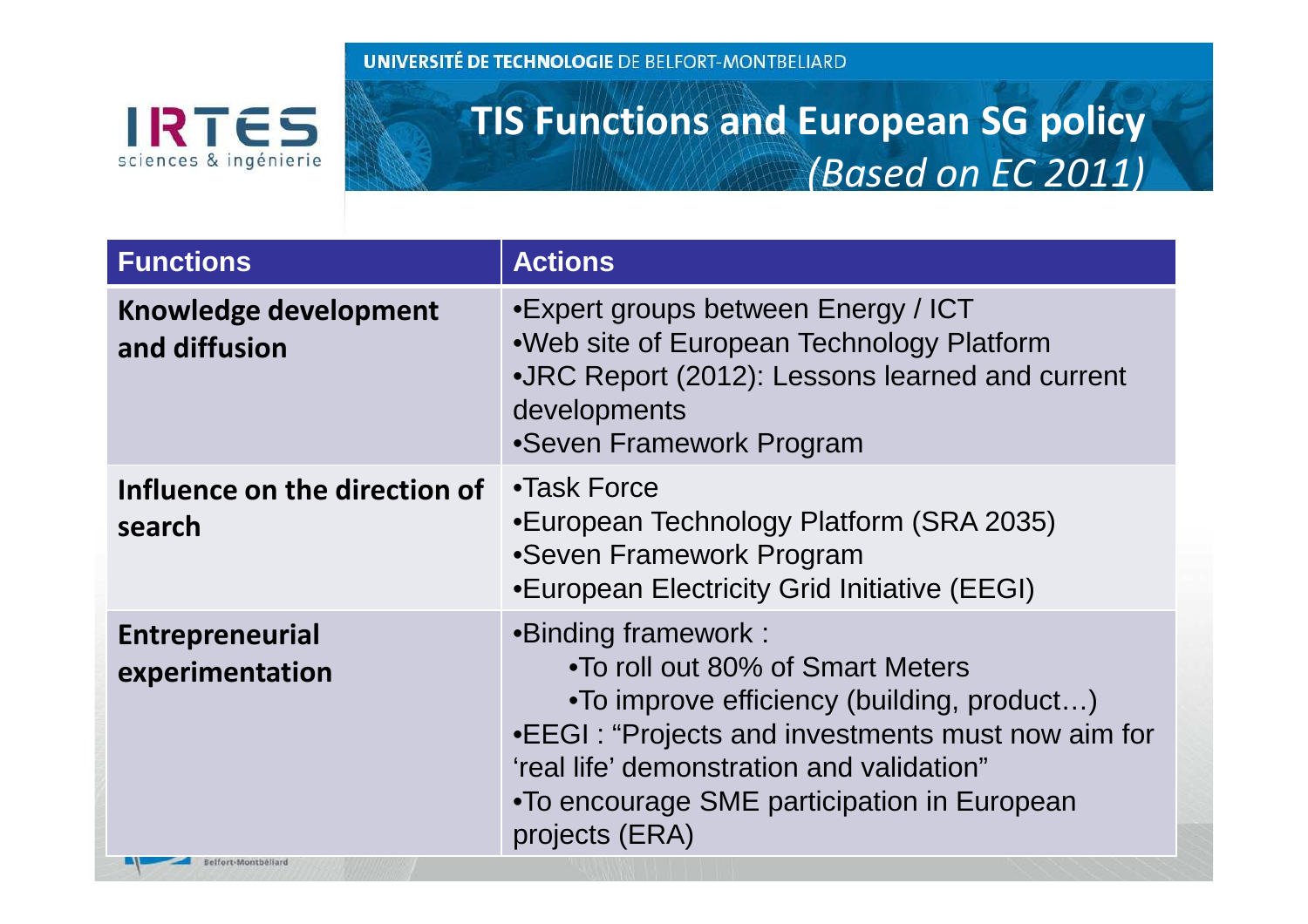**IRTES** sciences & ingénierie

### **TIS Functions and European SG policy***(Based on EC 2011)*

| <b>Functions</b>        | <b>Actions</b>                                                                                                                                                                                                                                                                                                                                                                                                                                                                                                          |
|-------------------------|-------------------------------------------------------------------------------------------------------------------------------------------------------------------------------------------------------------------------------------------------------------------------------------------------------------------------------------------------------------------------------------------------------------------------------------------------------------------------------------------------------------------------|
| <b>Market formation</b> | •Standardisation (condition for SG deployment)<br>•Data protection (condition to consumers<br>acceptance)<br>•KPI to identify market opportunities<br>. To roll out 80% of Smart Meters: Information on<br>real consumption allows to propose new services<br>and products<br>•Taxation on energy products<br>•New products to achieve the targets of efficiency<br>or renewable energy<br>•Regulatory framework in order "to move from a<br>'volume-based' business model to a quality- and<br>efficiency-based model" |
|                         |                                                                                                                                                                                                                                                                                                                                                                                                                                                                                                                         |

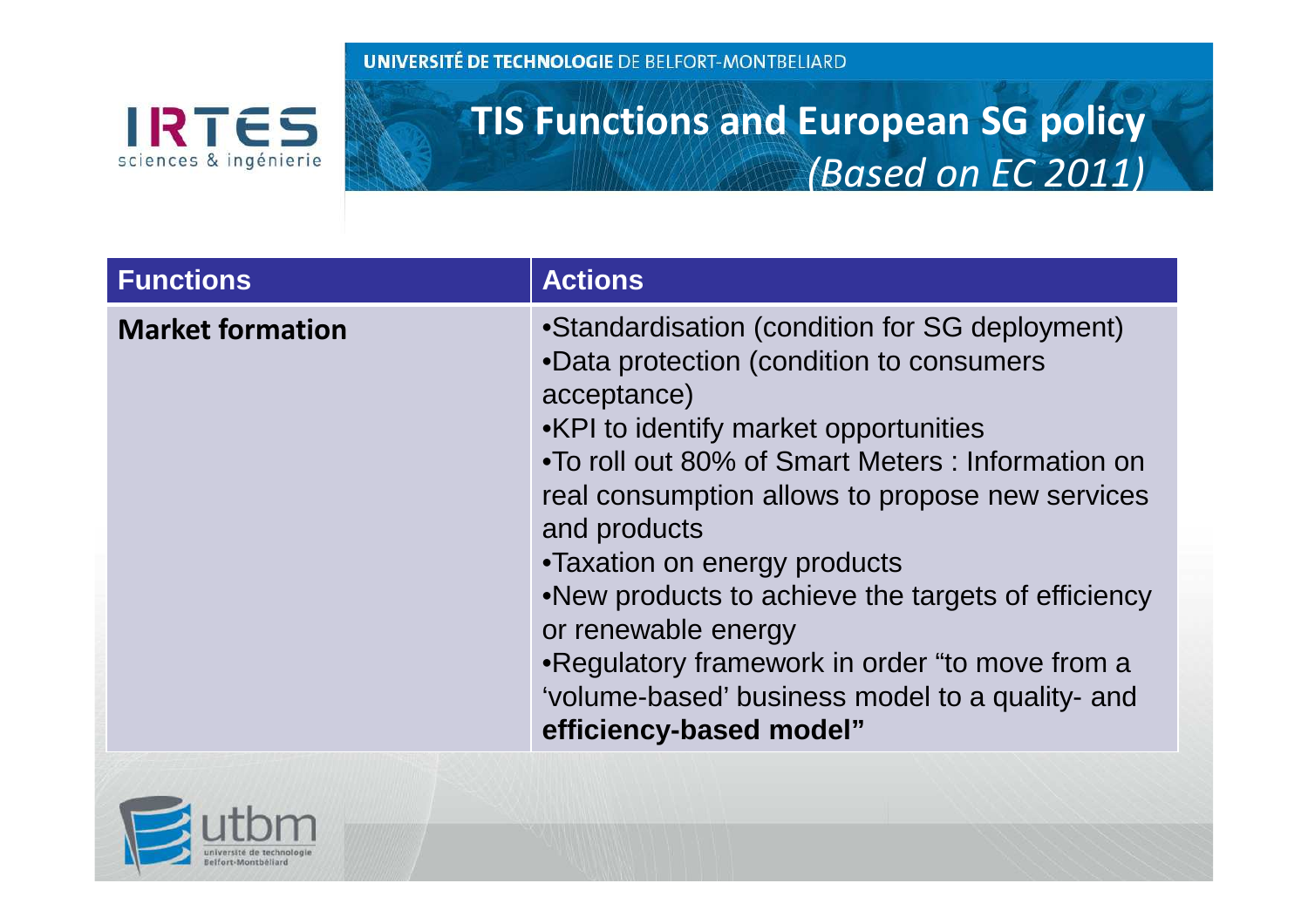**IRTES** sciences & ingénierie

### **TIS Functions and European SG policy***(Based on EC 2011)*

| <b>Functions</b>                              | <b>Actions</b>                                                                                                                                                                                                                                                                                                                                                                                                                                                   |  |  |
|-----------------------------------------------|------------------------------------------------------------------------------------------------------------------------------------------------------------------------------------------------------------------------------------------------------------------------------------------------------------------------------------------------------------------------------------------------------------------------------------------------------------------|--|--|
| Legitimacy/counteract<br>resistance of change | •Discourse :<br>$\bullet$ Energy 2020,<br>•Roadmap 2050,<br>•Vision and Strategy for Europe's Electricity<br>Networks of the Future<br>• Agenda for Europe's Electricity Networks of the<br><b>Future</b><br>• Smart Grids: From Innovation to Deployment<br>•SRA 2035<br>•Web site<br>• JRC Report (2012): Lessons learned and current<br>developments<br>•Actions:<br>•Green Paper on a 2030 framework for climate<br>and energy policies,<br>•Data protection |  |  |
|                                               |                                                                                                                                                                                                                                                                                                                                                                                                                                                                  |  |  |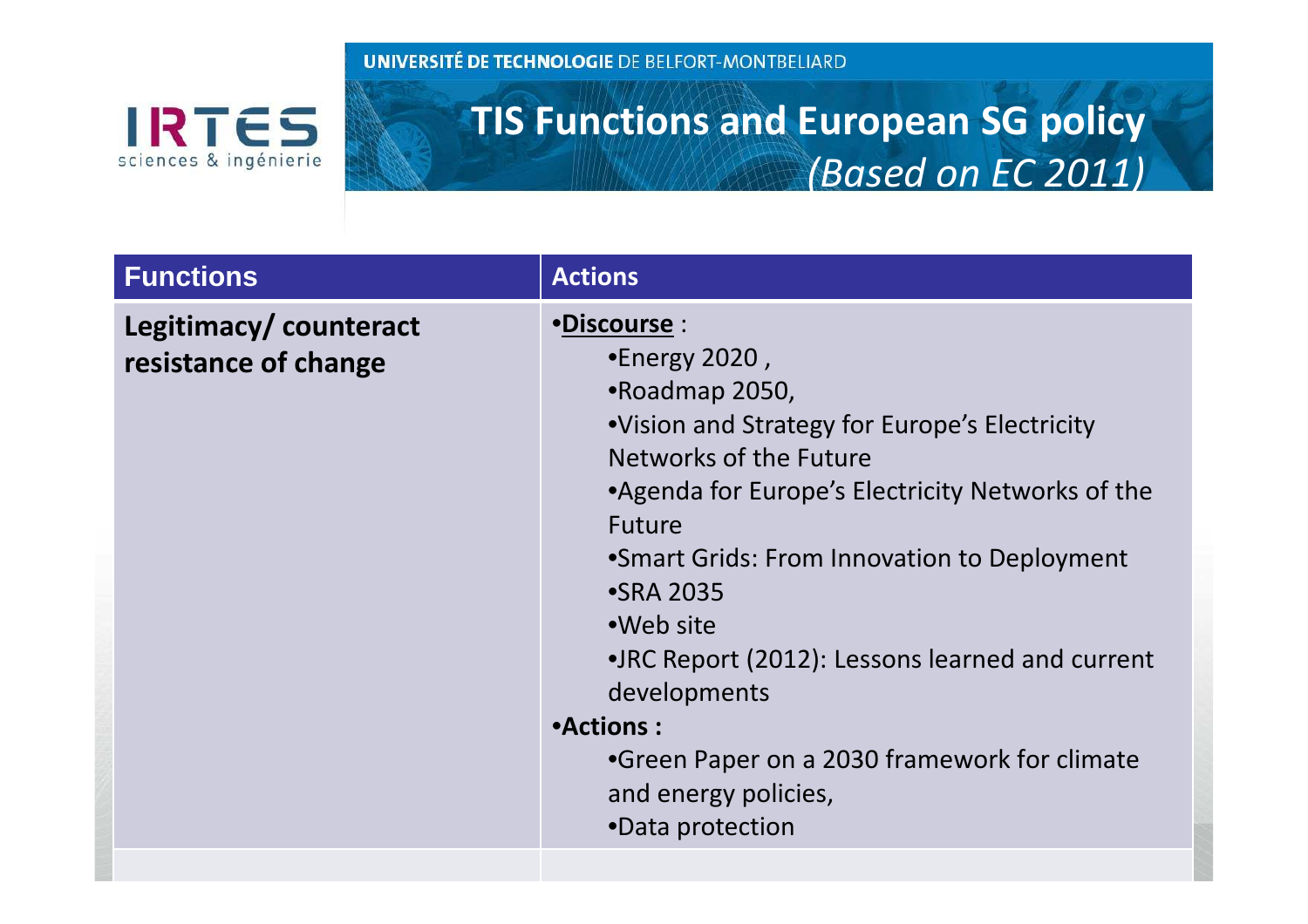**IRTES** sciences & ingénierie

### **TIS Functions and European SG policyGrids***(Based on EC 2011)*

| <b>Functions</b>                                | <b>Actions</b>                                                                                                                                                                                                                                         |  |  |
|-------------------------------------------------|--------------------------------------------------------------------------------------------------------------------------------------------------------------------------------------------------------------------------------------------------------|--|--|
| <b>Resource mobilization</b>                    | •KPI to identify the beneficiaries and to encourage<br>them to invest<br>•Regulatory framework to drive the investments in<br><b>SG</b><br>$\cdot$ EEGI<br>•Seven Framework Program                                                                    |  |  |
| <b>Development of positive</b><br>externalities | •Coordination of actions<br>•ETP: Forum / Exchange or information in order to<br>create a common vision<br>•Joint Report EN JRC – US DOE (2012)<br>•European projects<br>•Consultation of industrials and shareholders (ex.:<br>Green Paper on a 2030) |  |  |

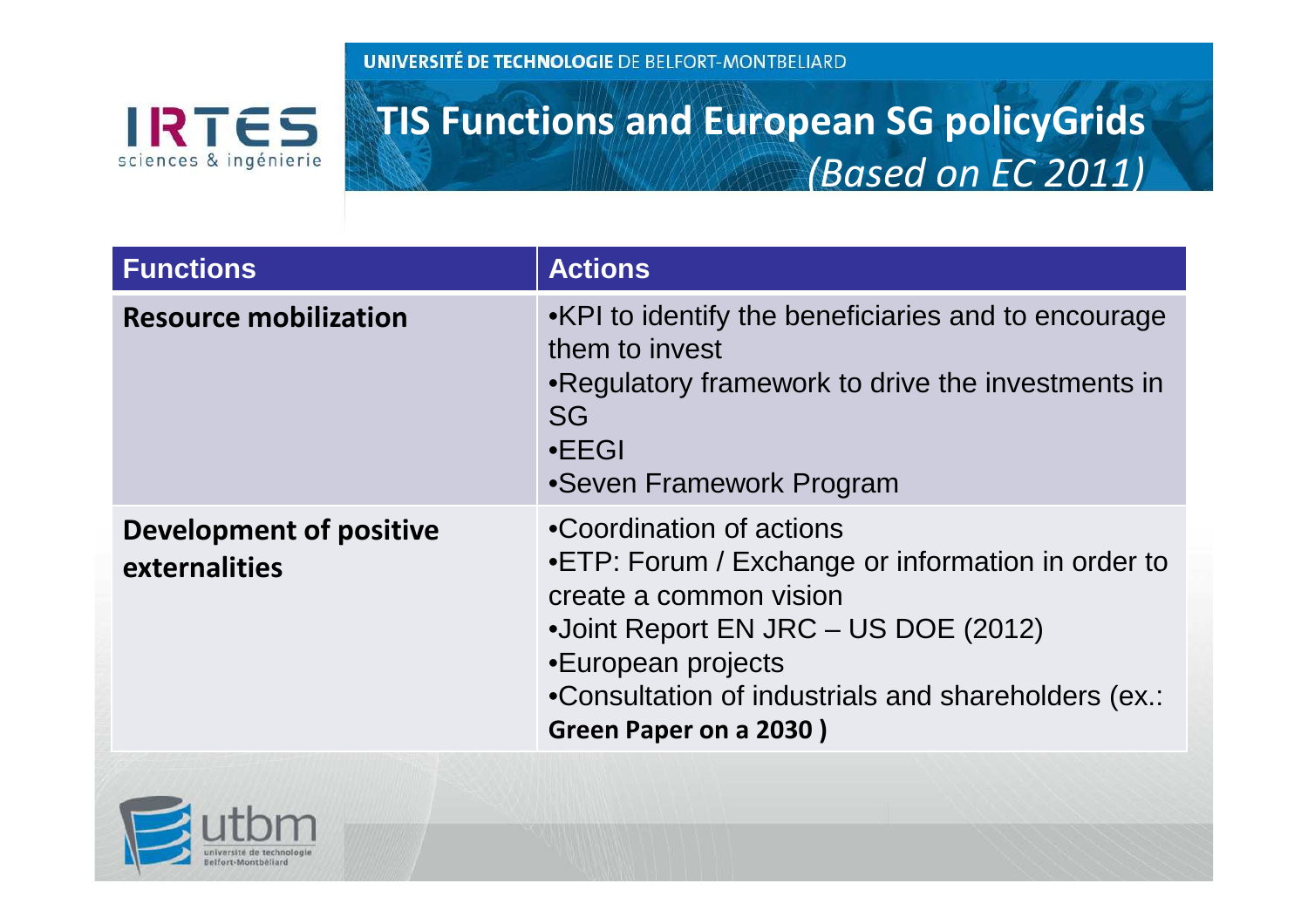**IRTES** sciences & ingénierie

### **V- Conclusion**

| <b>Functions</b>                                                                                                     | <b>Number</b><br><b>ot</b><br><b>initiatives</b><br><b>identified</b> | • All functions are covered<br>Du Focus on the functions linked<br>to the market:                   |
|----------------------------------------------------------------------------------------------------------------------|-----------------------------------------------------------------------|-----------------------------------------------------------------------------------------------------|
| Legitimacy                                                                                                           | 10                                                                    | <b>E</b> Legitimation                                                                               |
| <b>Market formation</b>                                                                                              | $\overline{7}$                                                        | • Market formation                                                                                  |
| Development of positive externalities                                                                                | 5                                                                     | • Development of positive                                                                           |
| -Resource mobilization                                                                                               |                                                                       | externalities                                                                                       |
| -Influence on the direction of search<br>-Entrepreneurial experimentation<br>-Knowledge development and<br>diffusion | $\overline{4}$                                                        | $\blacktriangleright$ These results are coherent<br>with the degree of maturity of<br><b>SG TIS</b> |

Beyond this institutional approach, this research must be complemented by an analysis of public and private investments carried out